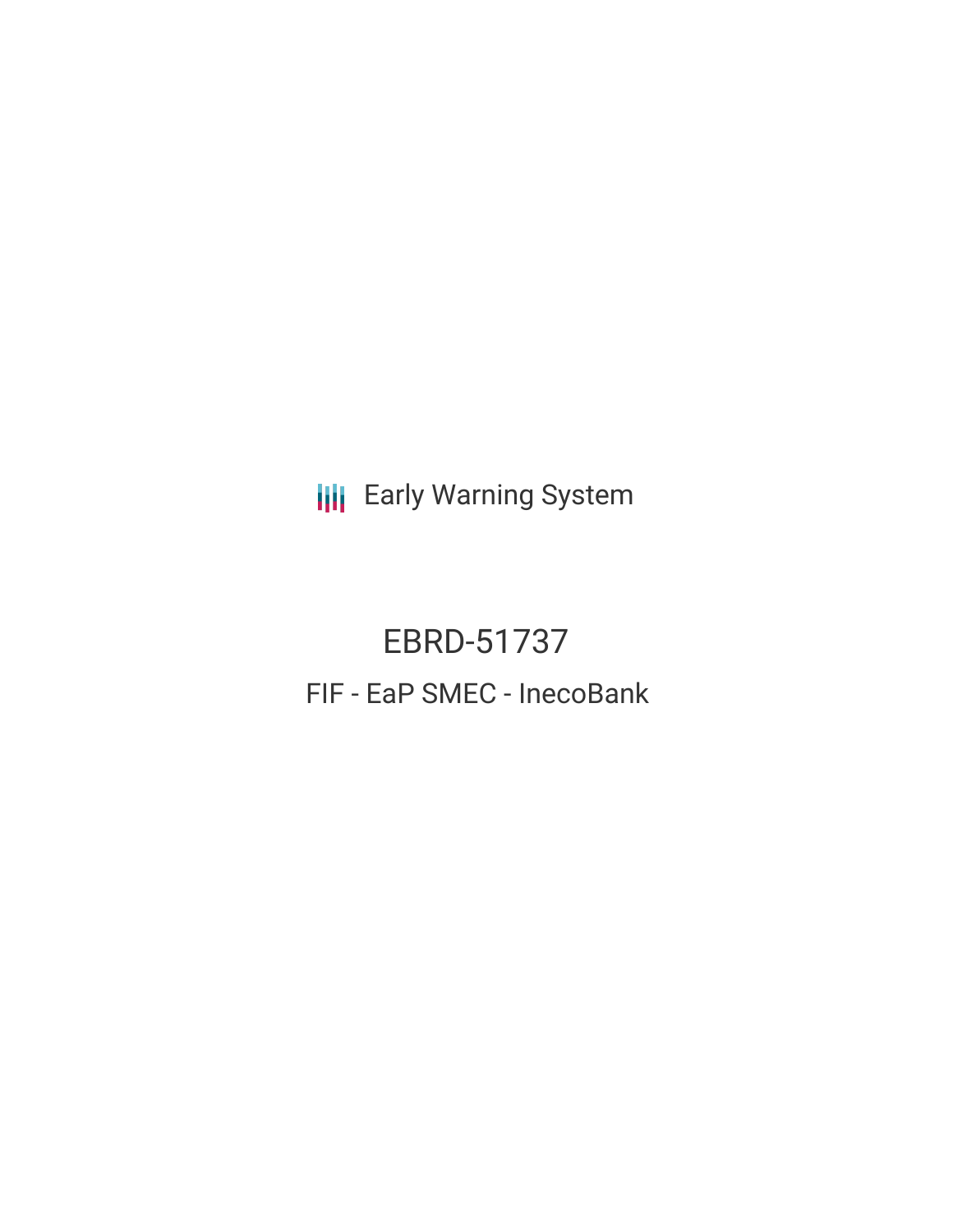

# **Quick Facts**

| <b>Countries</b>               | Armenia                                                 |
|--------------------------------|---------------------------------------------------------|
| <b>Financial Institutions</b>  | European Bank for Reconstruction and Development (EBRD) |
| <b>Status</b>                  | Approved                                                |
| <b>Bank Risk Rating</b>        | FI                                                      |
| <b>Voting Date</b>             | 2021-06-22                                              |
| <b>Borrower</b>                | <b>INECOBANK CJSC</b>                                   |
| <b>Sectors</b>                 | Finance                                                 |
| <b>Investment Type(s)</b>      | Loan                                                    |
| <b>Investment Amount (USD)</b> | $$5.00$ million                                         |
| <b>Project Cost (USD)</b>      | $$5.00$ million                                         |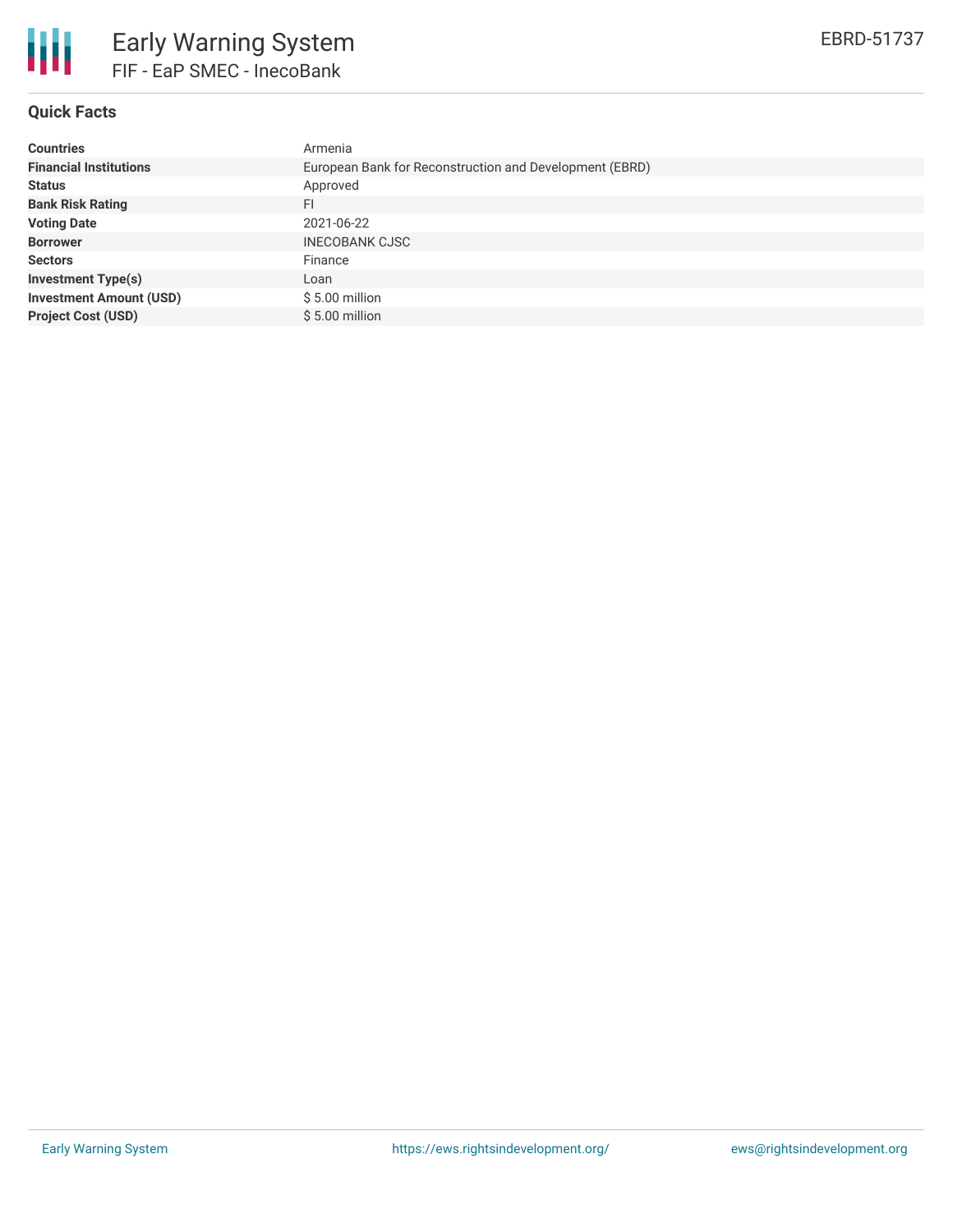

# **Project Description**

According to the Bank's website, the project provides funding to InecoBank for financing investments in micro-, small and medium sized enterprises for upgrading technology and equipment to EU standards in terms of product quality, health and safety measures and environmental preservation.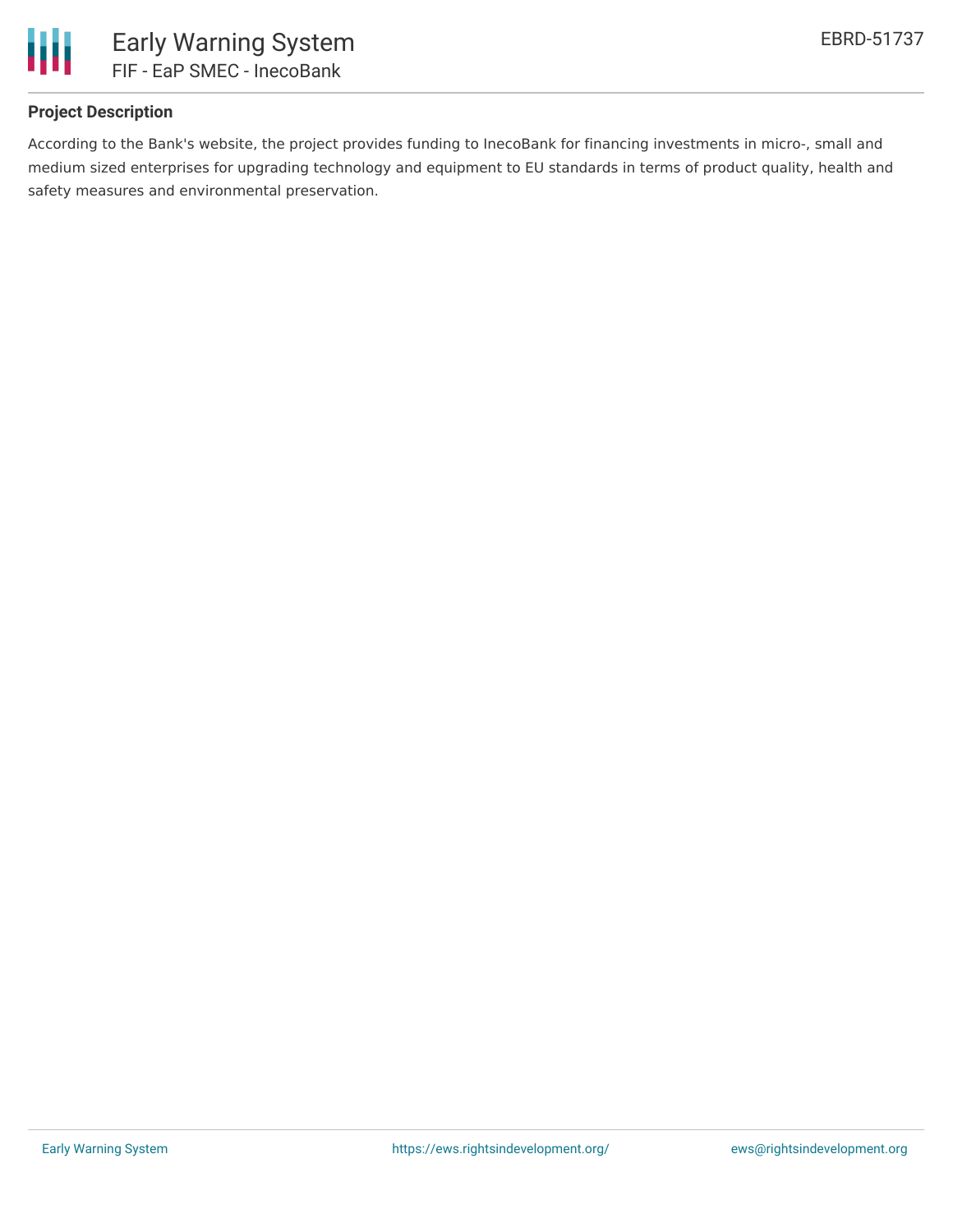## **Investment Description**

European Bank for Reconstruction and Development (EBRD)

# **Financial Intermediary**

Financial Intermediary: A commercial bank or financial institution that receives funds from a development bank. A financial intermediary then lends these funds to their clients (private actors) in the form of loans, bonds, guarantees and equity shares. Financial intermediaries include insurance, pension and equity funds. The direct financial relationship is between the development bank and the financial intermediary.

• [Inecobank](file:///actor/3005/) CJSC (Financial Intermediary)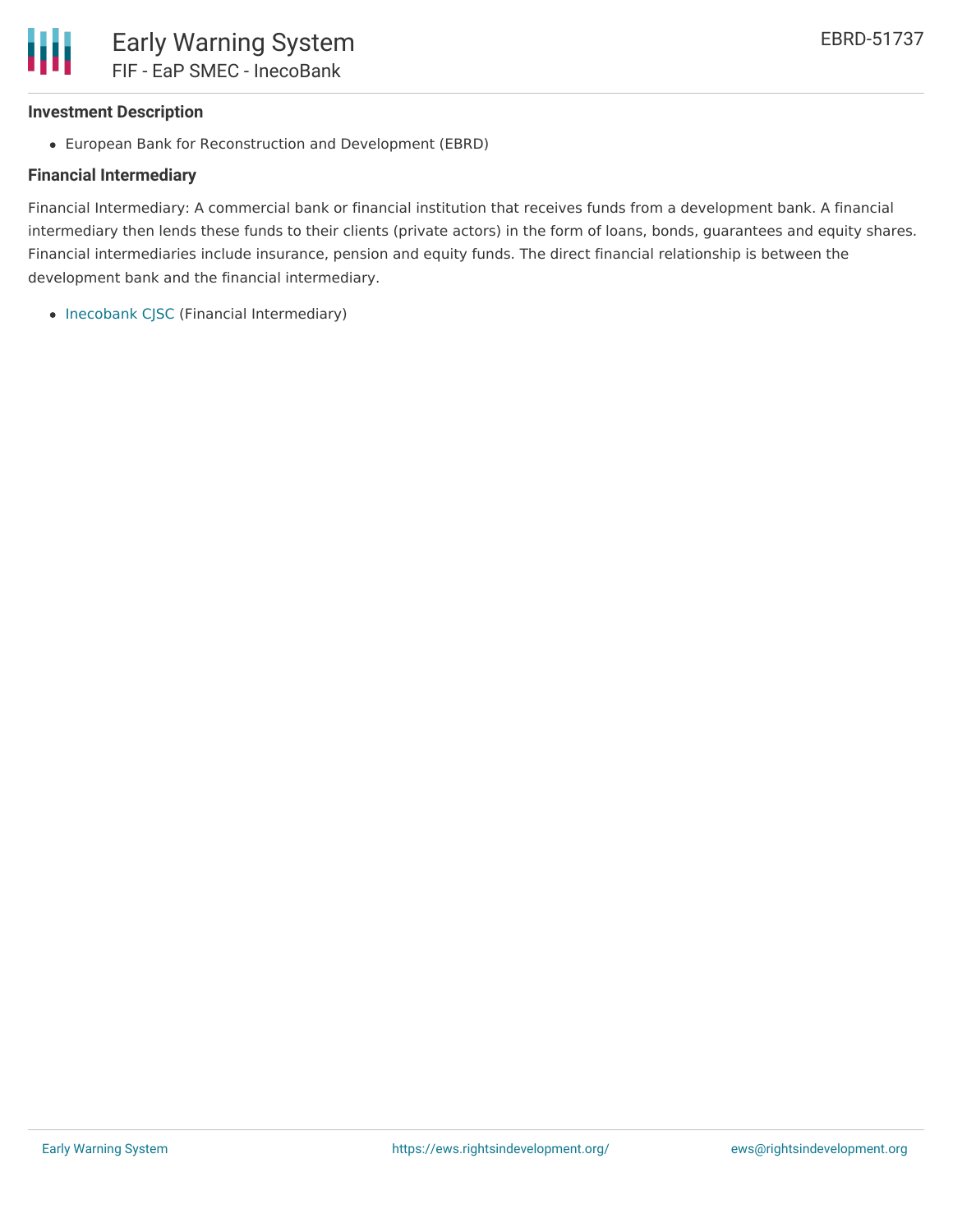## **Contact Information**

PROJECT CONTACT INFORMATION

Hayk Voskanyan -Hayk.Voskanyan@inecobank.am https://www.inecobank.am

#### ACCESS TO INFORMATION

You can request information by emailing: accessinfo@ebrd.com or by using this electronic form: https://www.ebrd.com/eform/information-request

#### ACCOUNTABILITY MECHANISM OF EBRD

The Project Complaint Mechanism (PCM) is the independent complaint mechanism and fact-finding body for people who have been or are likely to be adversely affected by an European Bank for Reconstruction and Development (EBRD)-financed project. If you submit a complaint to the PCM, it may assess compliance with EBRD's own policies and procedures to prevent harm to the environment or communities or it may assist you in resolving the problem that led to the complaint through a dialogue with those implementing the project. Additionally, the PCM has the authority to recommend a project be suspended in the event that harm is imminent.

You can contact the PCM at: pcm@ebrd.com or you can submit a complaint online using an online form at: http://www.ebrd.com/eform/pcm/complaint\_form?language=en

You can learn more about the PCM and how to file a complaint at: http://www.ebrd.com/work-with-us/project-finance/projectcomplaint-mechanism.html